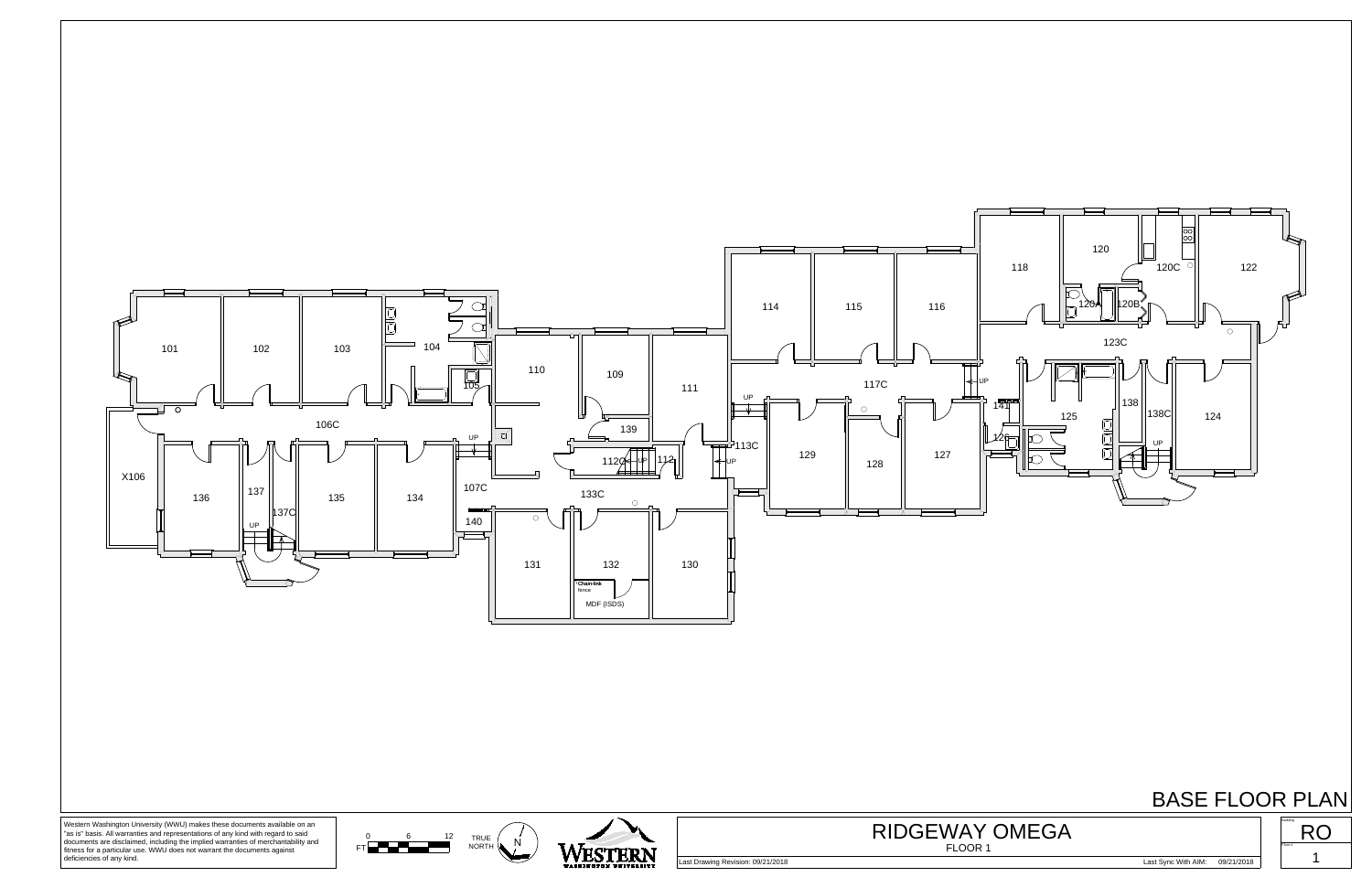

## BASE FLOOR PLAN





Western Washington University (WWU) makes these documents available on an "as is" basis. All warranties and representations of any kind with regard to said documents are disclaimed, including the implied warranties of merchantability and fitness for a particular use. WWU does not warrant the documents against deficiencies of any kind.

Last Drawing Revision: 09/21/2018 Last Sync With AIM: 09/21/2018